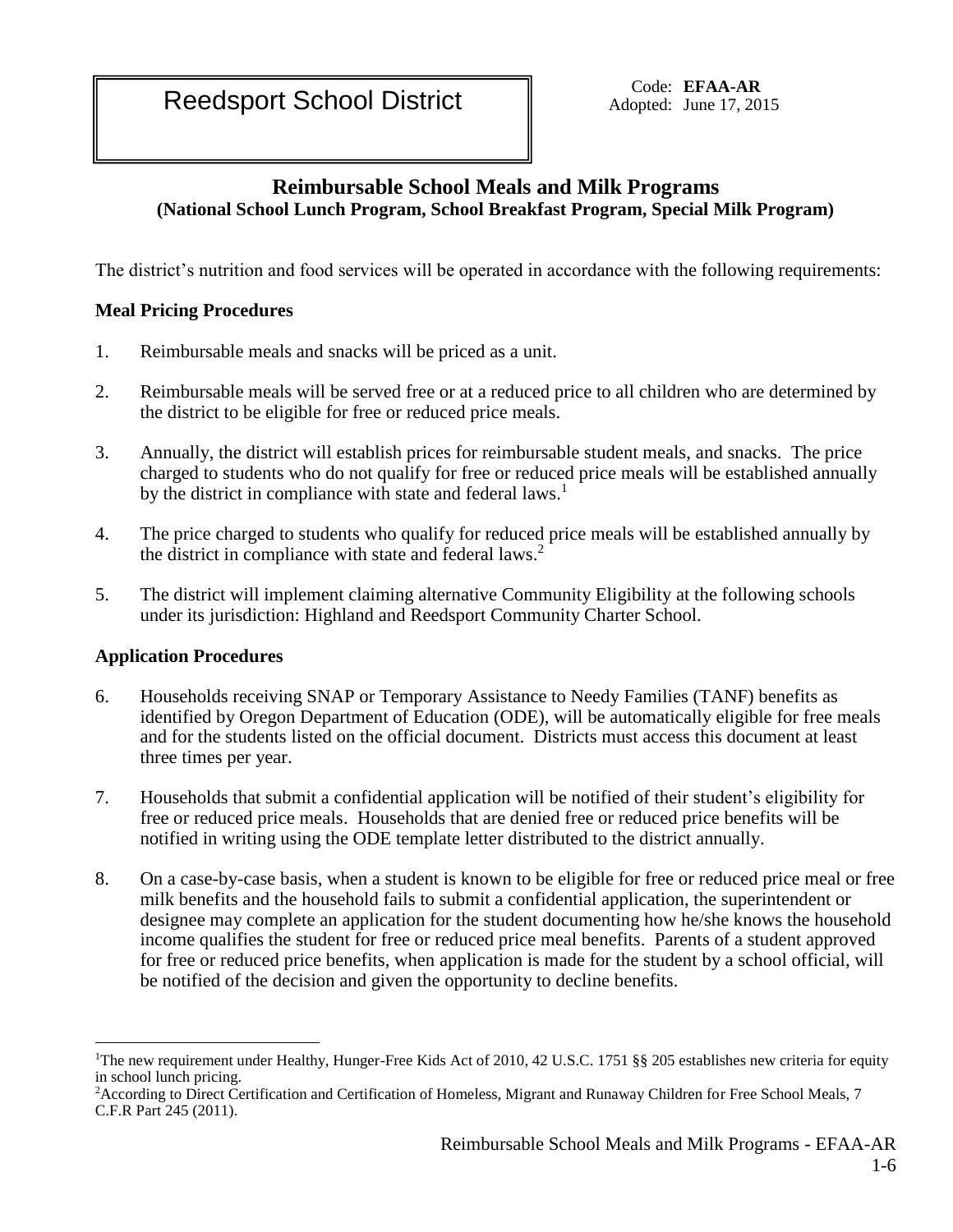- 9. Students who do not qualify for free or reduced price meals are eligible to participate in the National School Lunch Program (NSLP) and School Breakfast Program (SBP) and will be charged "paid" meal, snack and milk prices set by the district. "Paid" category students will be treated equally to students receiving free or reduced price benefits in every aspect of the district's NSLP and SBP.
- 10. The district has established a fair hearing process under which a household can appeal a decision with respect to the household's application for benefits or any subsequent reduction or termination of benefits.
- 11. In the event of major employers contemplating large layoffs in the attendance area of the district, the district will provide confidential applications and eligibility criteria for free and reduced price meals to the employer for distribution to affected employees.

# **Financial Management of the Nonprofit School Food Service**

 $\overline{a}$ 

- 1. The district will maintain a nonprofit school nutrition and food service operation.
- 2. Revenues earned by the school nutrition and food services will be used only for the operation or improvement of NSLP and SBP.
- 3. Lunch and breakfast meals served to teachers, administrators, custodians and other adults not directly involved with the operation of the district's nutrition and food services will be priced to cover all direct and indirect cost of preparing and serving the meal.<sup>3</sup>
- 4. District nutrition and food services revenues will not be used to purchase land or buildings.
- 5. The district will limit its nutrition and food services net cash resources to an amount that does not exceed three months average expenditures.
- 6. The district will maintain effective control and accountability for, and adequately safeguard, all nutrition and food services' cash, real and personal property, equipment and other assets, and ensure they are used solely for nutrition and food services purposes.
- 7. The district will meet the requirements for allowable NSLP and SBP costs as described in 2 C.F.R. 200.
- 8. In purchasing nutrition and food services goods or services, the district will not accept proposals or bids from any party that has developed or drafted specifications, requirements, statements of work, invitations for bids, requests for proposals, contract terms and conditions or other documents for proposals used to conduct the procurement.
- 9. All procurement transactions for nutrition and food services goods and services will be conducted according to state, federal and district procurement standards using the applicable cost thresholds.
- 10. In the operation of its nutrition and food services program, the district will purchase food products that are produced in the United States, whenever possible.

<sup>&</sup>lt;sup>3</sup>For meals with portion sizes equivalent to student meals, the adult meal price will be no less than the amount of reimbursement for a free-eligible meal, plus the value of commodity foods used in the meal preparation.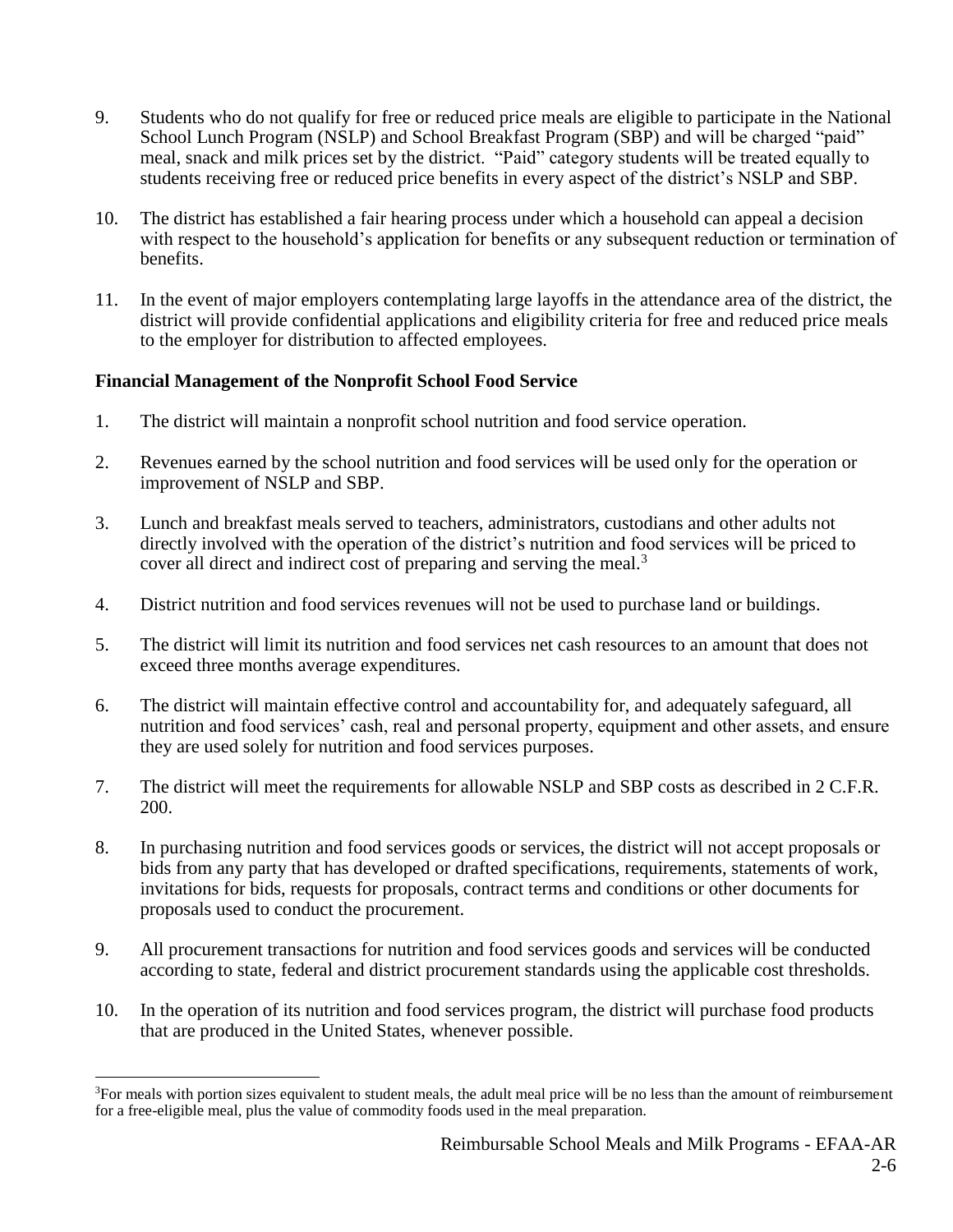11. The district may use facilities, equipment and personnel supported with nutrition and food services revenue to support a nonprofit nutrition program for the elderly.

## **Civil Rights and Confidentiality Procedures**

- 1. The district will not discriminate against any student because of his/her eligibility for free or reduced price meals.
- 2. The district will not discriminate against any student or any nutrition and food services employee because of race, color, national origin, sex, sexual orientation, religion, age or disability.
- 3. The district will assure that all students and nutrition and food services employees are not subject to different treatment, disparate impact or a hostile environment.
- 4. Established district procedures will be followed for receiving and processing civil rights complaints related to applications for NSLP and SBP benefits and services, and employment practices with regard to the operation of its NSLP and SBP. The district will forward any civil rights complaint regarding the district's nutrition and food services to ODE's civil rights coordinator within three days of receiving the complaint.
- 5. The district will make written or oral translations of all nutrition and food services materials available to all households who do not read or speak English.
- 6. The district will maintain strict confidentiality of all information on the confidential application for free and reduced price meals including students' eligibility for free or reduced price meals and all household information. The district's NSLP and SBP operators are not required to release any information from a student's confidential application for free or reduced price meals. No information may be released from a student's confidential application for free or reduced price meals without first obtaining written permission from the student's parent or legal guardian/adult household member signing the application, except as follows:
	- a. An individual student's name and eligibility status may be released without written consent only to persons who operate or administer federal education programs; persons who operate or administer state education or state health programs at the state level; persons evaluating state, education assessment; or persons who operate or administer any other NSLP, SBP, Summer Food Service Program (SFSP), Child and Adult Care Food Program (CACFP) or the Food Stamp Program;
	- b. Any other confidential information contained in the confidential application for free and reduced price meals (e.g., family income, address, etc.) may be released without written consent only to persons who operate or administer NSLP, SBP, SMP, CACFP, SFSP and the Special Supplemental Nutrition Program for Women, Infants and Children (WIC); the Comptroller General of the United States for audit purposes; and federal, state or local law enforcement officials investigating alleged violation of any of the programs listed above.

#### **Nutrition and Menu Planning**

1. Meals and snacks served for reimbursement will meet the recommendations of the most current *Dietary Guidelines for Americans*.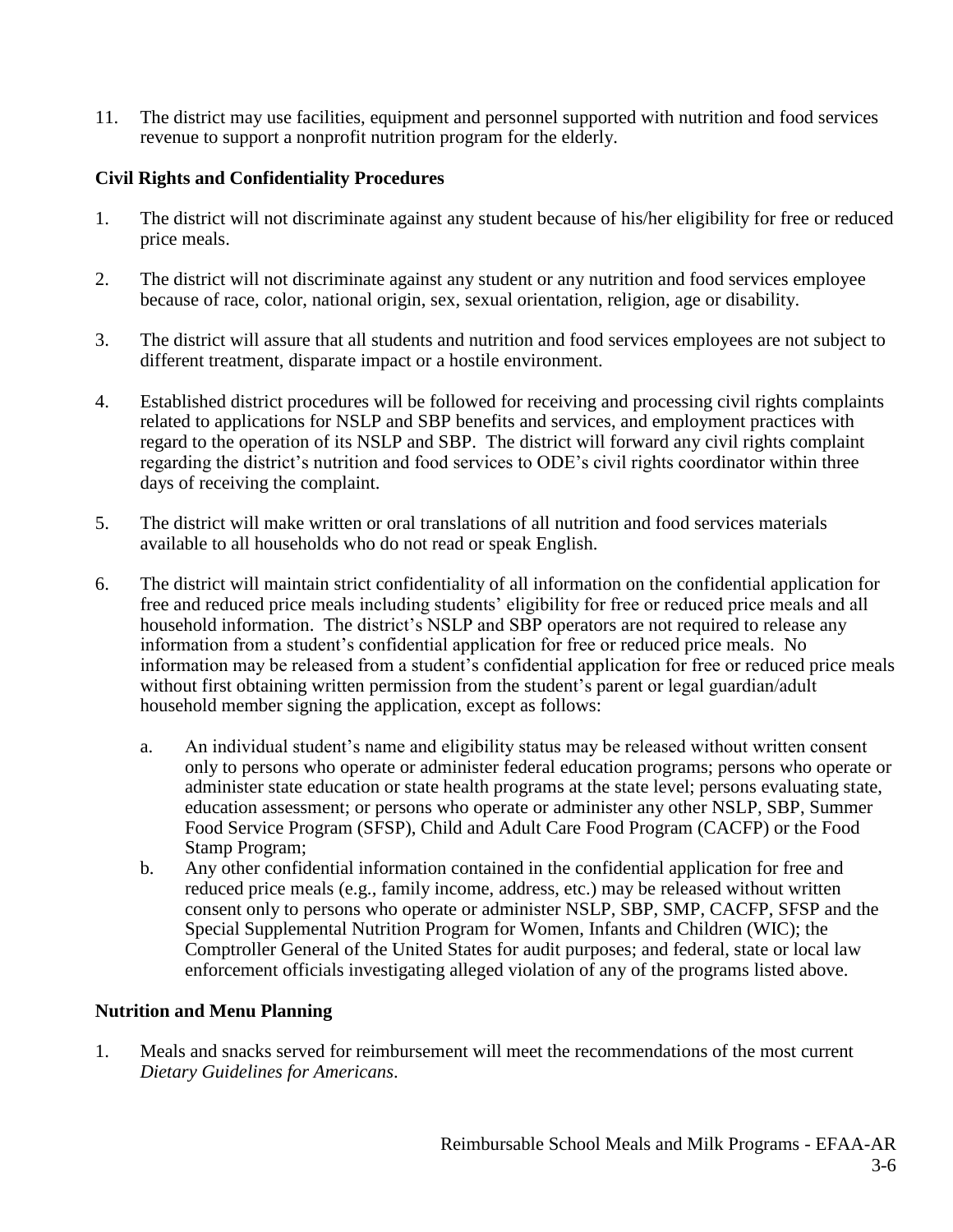- 2. Meals and snacks served for reimbursement will meet at least the minimum NSLP and SBP requirements for food items and quantities.
- 3. Meals served for reimbursement will:
	- a. Meet all calorie range requirements by grade level;
	- b. Meet the maximum standards set for saturated fat;
	- c. Meet the maximum standards set for sodium by grade level; and
	- d. Meet the requirement for zero grams of trans fats.
- 4. The district will use the offer versus serve option when serving NSLP lunches to senior high school students. High school students must take at least three of five different food items including onehalf cup of fruit or vegetable offered in program lunches.
- 5. The district will use the offer versus serve option when serving program breakfasts to senior high school students. High school students must take at least three of four food items, including one-half cup of fruit or vegetable offered in program breakfasts.
- 6. The district will use the offer versus serve option when serving program lunches to students below senior high school grades. Students below high school grades will be required to take three of the five food items, including one-half cup of fruit or vegetable offered in program lunches.
- 7. The district will use the offer versus serve option when serving program breakfasts to students below senior high school grades. Students below high school grades will be required to take three of the four food items, including one-half cup of fruit offered in program breakfasts.
- 8. A copy of the Board minutes adopting the offer versus serve policy for students below high school grades for program lunches and/or for all students in the district for program breakfasts, as applicable, will be made available upon request. $4$

## **Use and Control of Commodity Foods**

- 9. The district will accept and use commodity foods in as large a quantity as may be efficiently utilized in the reimbursable lunch and breakfast program.
- 10. The district will maintain necessary safeguards to prevent theft or spoilage of commodity foods.
- 11. The value of commodity foods used for any food production other than NSLP, SBP or snacks shall be replaced in the food service inventory.

## **Accuracy of Reimbursement Claims**

 $\overline{a}$ 

1. The district will claim reimbursement only for reimbursable meals and snacks served to eligible children.

<sup>4</sup>Modify the language of this item to be reflective of the options the district has selected for offer versus serve.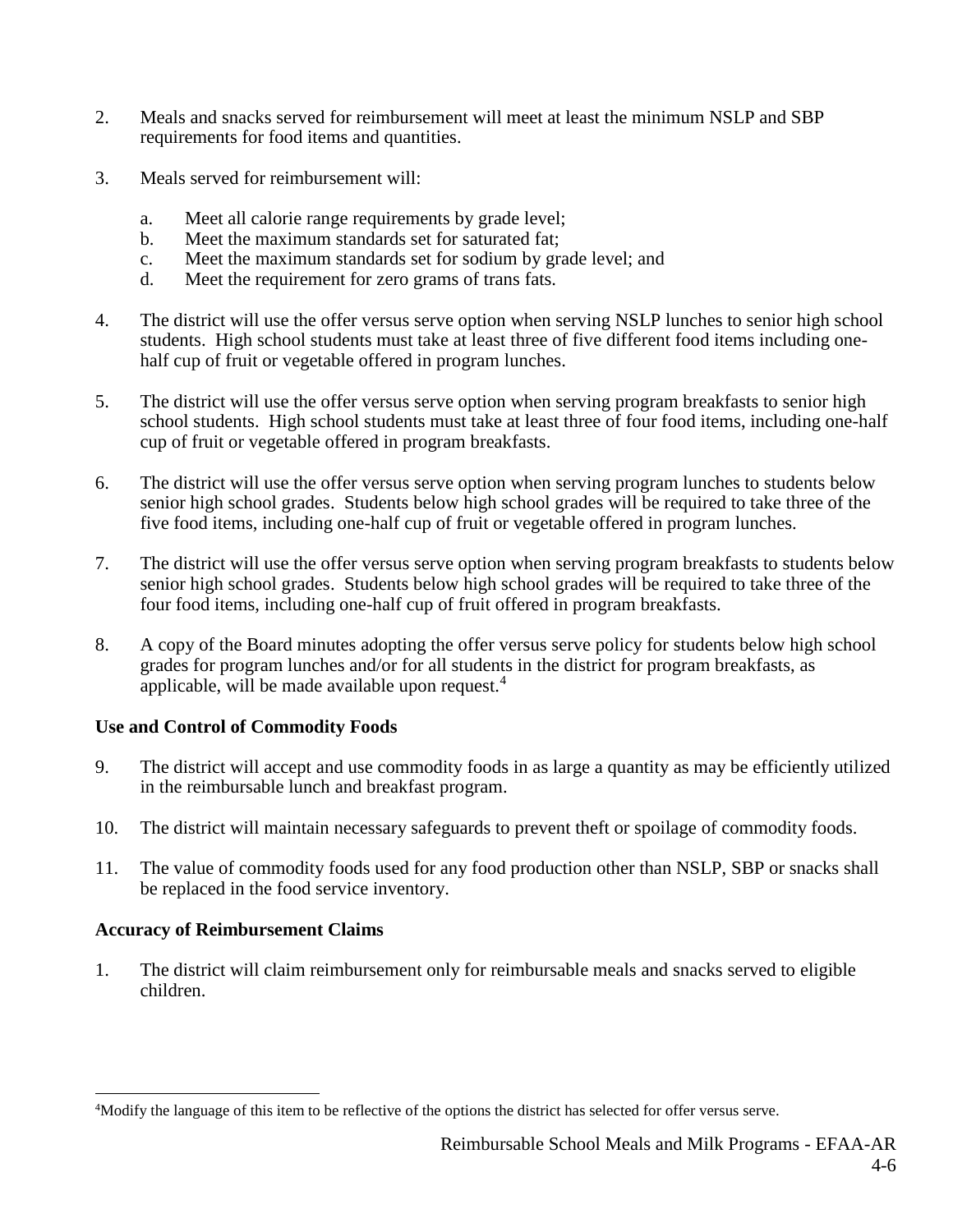- 2. All meals and snacks claimed for reimbursement will be counted at each dining site at a "point of service" where it can be accurately determined that the meal and snack meets NSLP and SBP requirements for reimbursement.
- 3. The person responsible for determining reimbursability of meals and snacks will be trained to recognize a reimbursable meal and snack under the menu planning approach used at the school.
- 4. The district official signing the claim for reimbursement will review and analyze monthly meal and snack counts to ensure accuracy of the claim, before submitting the claim to ODE.
- 5. Annually, by November 15, the district will verify a random sample of applications according to NSLP verification requirements. Instructions for completing the verification process will be sent by ODE to the district in October each year.

## **Food Safety and Sanitation Inspections**

- 6. The district will maintain necessary facilities for storing, preparing and serving food and milk.
- 7. Semiannually, the district will schedule food safety inspections with the county Environmental Health Department or Oregon Department of Human Resources for each school or dining site under its jurisdiction.
- 8. The district will maintain health standards in compliance with all applicable state food safety regulations at each school or dining site under its jurisdiction.

#### **General USDA NSLP/SBP/SMP Requirements**

- 1. The district will ensure that no student is denied a meal as a disciplinary action.
- 2. Breakfast will be served in the morning hours, at or near the beginning of the student's school day.
- 3. Lunch will be served between the hours of 10 a.m. and 2 p.m.
- 4. The district will provide substitute foods for students who are determined by a licensed physician to be legally disabled and whose disability restricts their diet. Substitutions will be provided only when a medical statement from the licensed physician is on file at the school. The medical statement must state the nature of the child's disability and how the disability affects the child's nutrition needs, and it must provide a medical prescription for substitute foods or texture modification. The district will not charge more than the price of the school meal, as determined by the child's eligibility status, for substitute meals or foods.
- 5. The district will control the sale of competitive foods.
- 6. The district will ensure that potable drinking water will be available to students, free of charge for consumption in the place where meals are served during meal service.<sup>5</sup>
- 7. The district will notify all households of its meal charge requirements early in the school year. The district's meal charging requirements are as follows:

 $\overline{a}$ 5New requirement under Healthy, Hunger-Free Kids Act of 2010, 42 U.S.C. 1751 §§ 203.